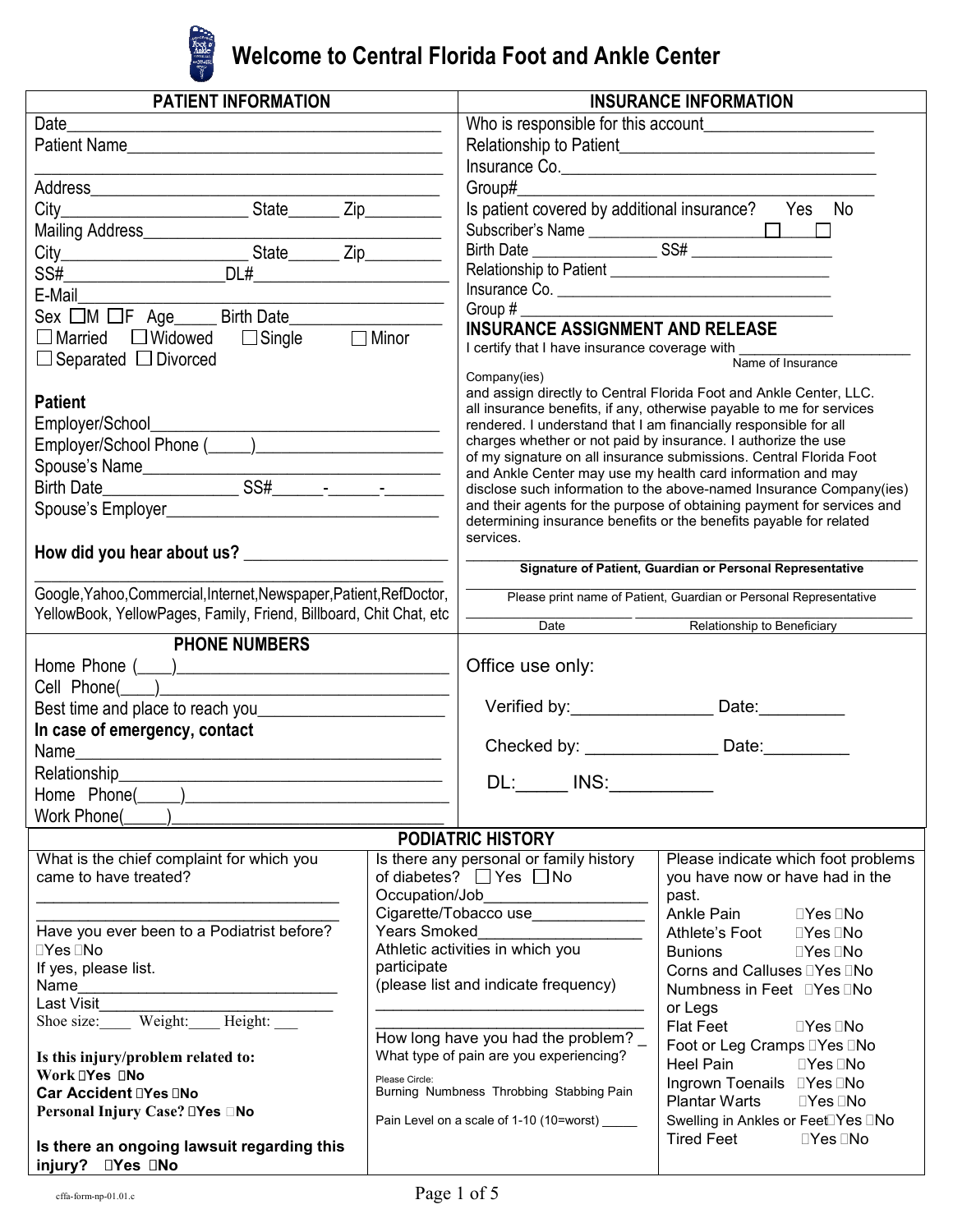| Please CIRCLE to indicate if you have had any of the following: |  |  |
|-----------------------------------------------------------------|--|--|
|-----------------------------------------------------------------|--|--|

| AIDS/HIV                       | Chest Pain                  | <b>High Blood Pressure</b>      | <b>Respiratory Disease</b> |
|--------------------------------|-----------------------------|---------------------------------|----------------------------|
| Allergies to Anesthetics       | Chronic Diarrhea            | <b>Kidney Problems</b>          | <b>Rheumatic Fever</b>     |
| Allergies to Medicine or Drugs | <b>Circulatory Problems</b> | Liver Disease                   |                            |
| Anemia                         | Diabetes Yrs____ type_      | Low Blood Pressure              | Shortness of Breath        |
| Angina                         | Ear Problems                | Neuropathy                      | Sinus Problems             |
| Arthritis                      | Epilepsy                    | Pacemaker                       | <b>Special Diet</b>        |
| <b>Artificial Heart Valves</b> | Eye Problems                |                                 | <b>Stroke</b>              |
| <b>Artificial Joints</b>       | Fainting                    | <b>Phlebitis</b>                | Swollen Neck Glands        |
| Asthma                         | Gout                        | Problems taking aspirin         | <b>Thyroid Disease</b>     |
| <b>Back Problems</b>           | <b>Headaches</b>            | products                        | <b>Tuberculosis</b>        |
| <b>Bleeding Disorders</b>      | <b>Heart Disease</b>        | <b>Psychiatric Care</b><br>when | <b>Ulcers</b>              |
| Cancer                         | Hemophilia                  | <b>Radiation Treatment</b>      | Varicose Veins             |
| <b>Chemical Dependency</b>     | Hepatitis or Jaundice       | Rash                            | <b>Venereal Disease</b>    |
| to what?                       | when<br>type_               |                                 | Weight Loss, unexplained   |
|                                |                             |                                 |                            |

 $\_$  , and the set of the set of the set of the set of the set of the set of the set of the set of the set of the set of the set of the set of the set of the set of the set of the set of the set of the set of the set of th \_\_\_\_\_\_\_\_\_\_\_\_\_\_\_\_\_\_\_\_\_\_\_\_\_\_\_\_\_\_\_\_\_\_\_\_\_\_\_\_\_\_\_\_\_\_\_\_\_\_\_\_\_\_\_\_\_\_\_\_\_\_\_\_\_\_\_\_\_\_\_\_\_\_\_\_\_\_\_\_\_\_\_\_\_\_\_\_\_\_\_\_\_\_\_\_\_\_\_\_\_\_\_\_\_\_\_\_\_\_\_\_\_\_\_\_\_\_

 $\_$  , and the set of the set of the set of the set of the set of the set of the set of the set of the set of the set of the set of the set of the set of the set of the set of the set of the set of the set of the set of th \_\_\_\_\_\_\_\_\_\_\_\_\_\_\_\_\_\_\_\_\_\_\_\_\_\_\_\_\_\_\_\_\_\_\_\_\_\_\_\_\_\_\_\_\_\_\_\_\_\_\_\_\_\_\_\_\_\_\_\_\_\_\_\_\_\_\_\_\_\_\_\_\_\_\_\_\_\_\_\_\_\_\_\_\_\_\_\_\_\_\_\_\_\_\_\_\_\_\_\_\_\_\_\_\_\_\_\_\_\_\_\_\_\_\_\_\_\_

 $\_$  , and the set of the set of the set of the set of the set of the set of the set of the set of the set of the set of the set of the set of the set of the set of the set of the set of the set of the set of the set of th \_\_\_\_\_\_\_\_\_\_\_\_\_\_\_\_\_\_\_\_\_\_\_\_\_\_\_\_\_\_\_\_\_\_\_\_\_\_\_\_\_\_\_\_\_\_\_\_\_\_\_\_\_\_\_\_\_\_\_\_\_\_\_\_\_\_\_\_\_\_\_\_\_\_\_\_\_\_\_\_\_\_\_\_\_\_\_\_\_\_\_\_\_\_\_\_\_\_\_\_\_\_\_\_\_\_\_\_\_\_\_\_\_\_\_\_\_\_

Surgeries you have had\_

Hospitalization other than for the surgeries listed\_

#### **Family Physician**\_\_\_\_\_\_\_\_\_\_\_\_\_\_\_\_\_\_\_\_\_\_\_\_\_\_\_\_\_\_\_\_\_\_\_\_\_\_\_\_\_\_\_\_\_\_\_\_\_\_\_\_\_\_\_\_\_\_\_\_ **Date of last visit**\_\_\_\_\_\_\_\_\_\_\_\_\_\_\_\_\_\_\_\_\_\_\_\_\_\_\_\_\_

Are you now, or have you been, under any other doctor's care for any reason over the past two years?  $\Box$  Yes  $\Box$  No If yes, please explain\_

| <b>MEDICATIONS</b>                                                | <b>ALLERGIES</b>             |                    |  |
|-------------------------------------------------------------------|------------------------------|--------------------|--|
| Include prescriptions, over-the-counter medications and vitamins: | Adhesive/Tape                | Local Anesthetic   |  |
|                                                                   | Novocain                     | Aspirin            |  |
|                                                                   | Penicillin                   | Codeine            |  |
|                                                                   | Seafood                      | Demerol            |  |
| Pharmacy Name(s)                                                  | Sulfa                        | Iodine             |  |
| Pharmacy Phone(s) (                                               | <b>Anticoagulant Therapy</b> | No Known Allergies |  |
| Do you take oral contraceptives? $\Box$ No $\Box$ Yes             | Other                        |                    |  |
| Do you take any blood thinners? No Yes what                       |                              |                    |  |

#### **TREATMENT CONSENT**

\_\_\_\_\_\_\_\_\_\_\_\_\_\_\_\_\_\_\_\_\_\_\_\_\_\_\_\_\_\_\_\_\_\_\_\_\_\_\_\_\_\_\_\_\_\_\_\_\_\_\_\_\_\_\_\_\_\_\_\_\_\_\_\_\_\_\_\_\_\_\_\_ \_\_\_\_\_\_\_\_\_\_\_\_\_\_\_\_\_\_\_\_\_\_\_\_\_\_\_\_\_\_\_\_\_\_\_\_\_\_\_\_\_\_\_\_

I hereby consent and give my permission to the doctor (and the doctor's assistants or designated replacement) to administer and perform such procedures upon me as the doctor deems necessary.

#### **Signature of Patient, Parent, Guardian or Personal Representative** Date

Please print name of Patient, Parent, Guardian or Personal Representative Date

#### **Central Florida Foot and Ankle Center, LLC.**

101 6<sup>th</sup> Street N.W. ~ Winter Haven, FL 33881 and Street Number 2012 101 6th Street N.W. ~ Winter Haven, FL 33881<br>1115 Lakeland Hills Blvd. ~ Lakeland, FL 33805 and Street Street Street Street Street Street Street Street 1115 Lakeland Hills Blvd. ~ Lakeland, FL 33805 2211 North Blvd. West ~ Davenport, FL 33837

 $\_$  , and the set of the set of the set of the set of the set of the set of the set of the set of the set of the set of the set of the set of the set of the set of the set of the set of the set of the set of the set of th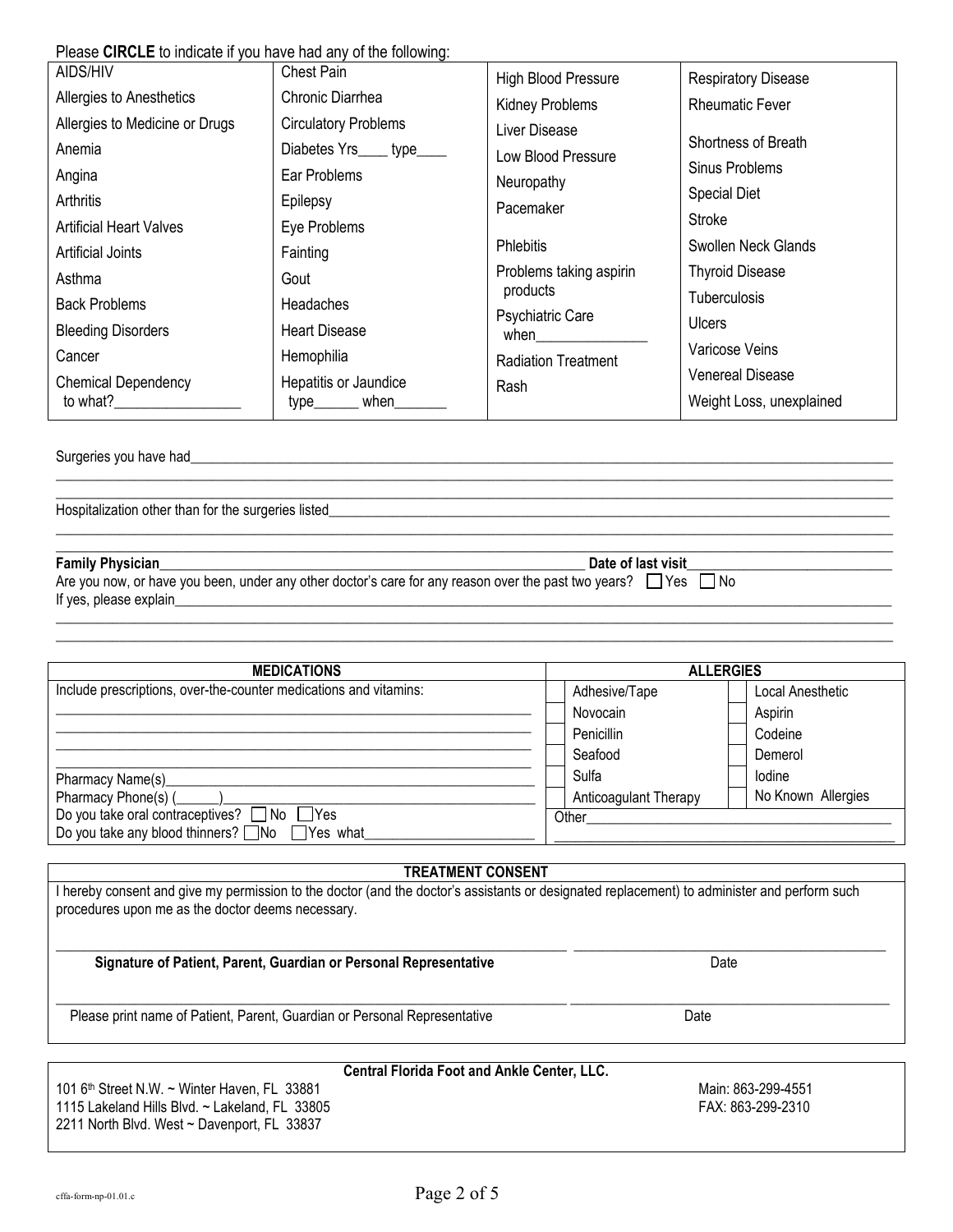# **Central Florida Foot and Ankle Center, LLC**

101 6th St. NW ~ Winter Haven, FL 33881 / 1115 Lakeland Hills Blvd. ~ Lakeland, FL 33805 2211 N. Blvd. W. ~ Davenport, FL 33837

# **POLICIES AND PROCEDURES**

Thank you for choosing Central Florida Foot and Ankle Center as your foot care provider. We are committed to providing you with quality and affordable health care. Please read the following office payment policy and feel free to ask us any questions that you may have. Once you accept this policy, kindly sign in the space provided. A copy will be provided to you upon request.

**1. Insurance.** We participate in most insurance plans, including Medicare. If you are not insured by a plan we participate with, payment in full is expected at each visit. If you are insured by a plan we participate with but do not have an up-to-date insurance card, payment in full for each visit is required until we can verify your coverage. Knowing your insurance benefits is your responsibility. Please contact your insurance company with any questions you may have regarding your coverage.

**2. Medicare**. Those with who do not have a secondary insurance will be responsible for their 20% at the time of service, unless other arrangements have been made. If you have a secondary insurance that we are not contracted with, you will also be responsible for your 20% coinsurance.

**3. Co-payments and deductibles.** We do require you to pay your co-payment, co-insurance or deductibles at the time of service. If you are unaware of what your benefits are, you should contact your benefits department prior to your appointment. It is your responsibility to understand the terms and benefits of your contract.

**4. Non-covered services.** Please be aware that some - and perhaps all - of the services you receive may be uncovered or not considered reasonable or necessary by Medicare or other insurers. You must pay for these services in full at the time of visit or if deemed non-covered after services submitted to your insurance, you will be responsible and billed for the services.

**5. Proof of insurance.** All patients must complete our patient information form before seeing the doctor. We must obtain a copy of your driver's license and current valid insurance to provide proof of insurance. If you fail to provide us with the correct insurance information in a timely manner, you may be responsible for the balance of a claim. If required, obtaining the proper referral from your Primary Care Physician is your responsibility. Patients presenting to our office without a valid referral will be asked to pay in full. This payment will be held for 48 hours and will become nonrefundable if the proper referral is not obtained by then.

**6. Claims submission.** We will submit your claims and assist you in any way we reasonably can to help get your claims paid. Your insurance company may need you to supply certain information directly. It is your responsibility to comply with their request. Please be aware that the balance of your claim is your

responsibility whether or not your insurance company pays your claim. Your insurance benefit is a contract between you and your insurance company. For secondary payers', we will submit the claim one time as a courtesy to you if they do not pay within 35 days of submission, it will then become your responsibility.

**7. Coverage changes.** If your insurance changes, please notify us before your next visit so we can make the appropriate changes to help you receive your maximum benefits.

**8. Nonpayment**. Invoices are sent out every 30 days. Your prompt payment will assist us in keeping the cost of healthcare down. If your account is over 60 days past due, you will receive a letter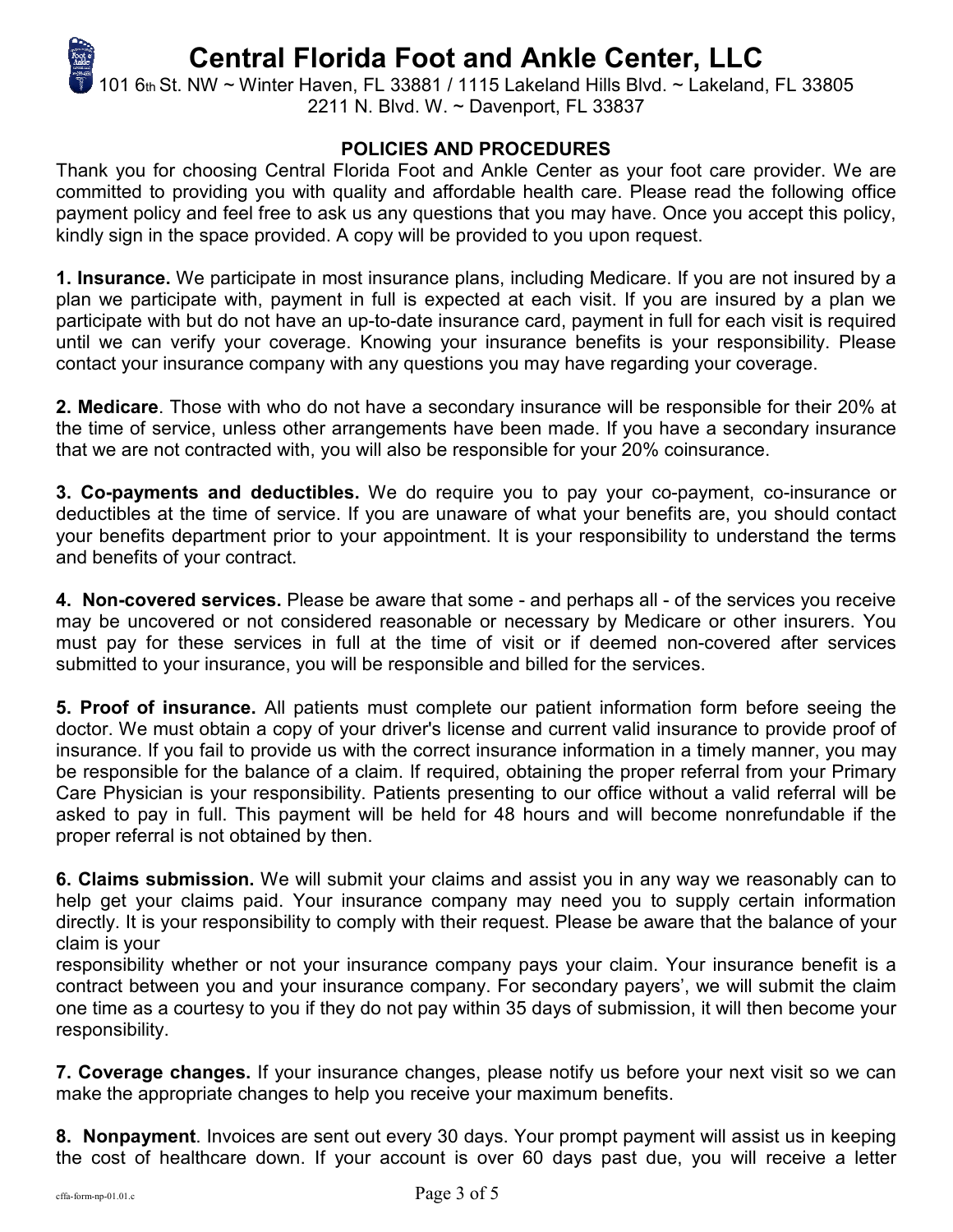requesting immediate payment. A \$ 10.00 rebilling fee will be charged for each additional invoice sent out after 30 days. Partial payments will not be accepted unless otherwise approved by our Billing Department. Please be aware that if a balance remains unpaid, we may refer your account to small claims court and you and your immediate family members may be discharged from this practice. If this is to occur, you will be notified by regular and certified mail that you have 30 days to find alternative podiatric care. During that 30-day period, our physician will only be able to treat you on an emergency basis.

**9. Referral/Authorization.** In the event your insurance requires a referral or authorization from primary physician, it is *YOUR* responsibility to make arrangements with that office to get the referral/authorization to us prior to your appointment. *Your appointment will be rescheduled if the appropriate referral/authorization is not received.*

**10. Missed appointments.** Our policy is to charge \$35.00 for missed appointments not canceled within a reasonable amount of time or for an understandable reason. These charges will be your responsibility and billed directly to you. Please help us to serve you better by keeping your regularly scheduled appointment.

**11. Medical Records.** All medical record requests must be submitted in writing. After the patient signs an authorization of release, we will provide any doctor's office with a copy of your medical records free of cost. If you or your legal representative will need copies of medical records we will provide them for the cost of \$1.00 per page for the first 25 pages then \$.50 per page thereafter. X-Rays are a \$10.00 cost per CD. Prepayment is required.

**12. Forms and Documents.** A fee of \$25.00 per form is required for the completion of forms, including but not limited to disability forms & FMLA. Please allow 7-10 business day's turnaround time for form completion. If any medical records will be needed with disability form or FMLA, to be attached or sent, it will be an additional cost of \$.50 per page. Prepayment is required.

**13. Outpatient Scheduling.** Please allow business days for ancillary scheduling ordered by our doctors (E.g. MRI, Pain management, etc.) If your insurance carrier requires authorization it may delay scheduling.

**14. Surgery Scheduling.** Please allow 5-7 business days for surgery scheduling, once cleared.

**15. Purchases.** Per OSHA guidelines: **ALL** supplies purchased in office are **non-returnable** and **non-refundable** due to sterile purposes by law.

**16. Fees**. Our fees are representative of the usual and customary charges for our area.

I have read and understand the above policies and procedures and will adhere to them.

Also, I authorize the release of any medical information necessary to my insurance company, hospitals or physicians involved in my care. I also authorize payment of medical benefits to Central Florida Foot and Ankle Center and any/all doctors of Central Florida Foot and Ankle.

Printed Name of patient or responsible party

\_\_\_\_\_\_\_\_\_\_\_\_\_\_\_\_\_\_\_\_\_\_\_\_\_\_\_\_\_\_\_\_\_\_\_\_\_\_\_\_\_\_\_\_\_